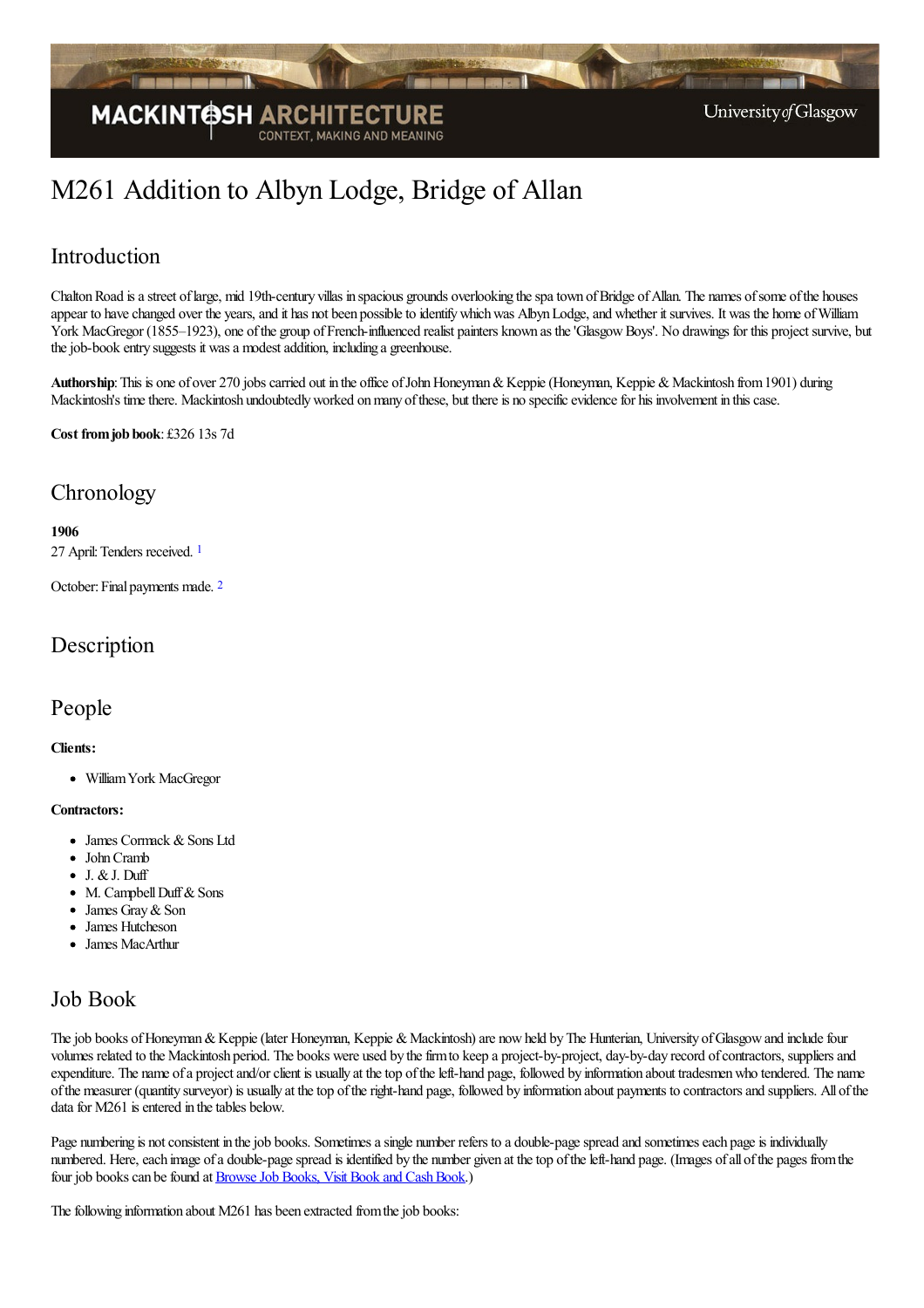|           | .                                                                                                                                    |
|-----------|--------------------------------------------------------------------------------------------------------------------------------------|
|           |                                                                                                                                      |
|           |                                                                                                                                      |
|           |                                                                                                                                      |
|           | --                                                                                                                                   |
|           |                                                                                                                                      |
| Page: 104 | and more<br>W. J. Kurz chekers Suddy<br>products and their<br>by a lead and have comed<br>--<br>at with come from<br>Job book: 53062 |

#### **Client**:WilliamYork MacGregor

#### **Measurer:** M. Campbell Duff & Sons

#### **Tenders**:

<span id="page-1-0"></span>

| Contractor                  | <b>Type</b>               | <b>Address</b>         | Date                   | Value                     | Accepted               |
|-----------------------------|---------------------------|------------------------|------------------------|---------------------------|------------------------|
| <b>James MacArthur</b>      | mason and brick           | Bridge of Allan        | 27 April 1906          | £108 15s 0d               | yes                    |
| Daniel McCallum             | mason and brick           | no data in job<br>book | 27 April 1906          | £125 $0s$ 0d              | no                     |
| James Grant                 | mason and brick           | no data in job<br>book | 27 April 1906          | £129 5s 0d                | no                     |
| White & Son                 | mason and brick           | no data in job<br>book | 27 April 1906          | £156 $2s$ 1d              | no                     |
| John Cramb                  | joiner                    | Bridge of Allan        | 27 April 1906          | £75 $0s$ 0d               | yes                    |
| Ramsay                      | joiner                    | no data in job<br>book | 27 April 1906          | no data in job book<br>-1 | no                     |
| James Grant                 | joiner                    | no data in job<br>book | 27 April 1906          | £77 0s 0d                 | no                     |
| James Gray & Son            | slater                    | no data in job<br>book | 27 April 1906          | £24 19s 6d                | yes                    |
| A. & D. Mackay              | slater                    | no data in job<br>book | 27 April 1906          | £39 10s 0d                | no                     |
| James Grant                 | slater                    | no data in job<br>book | 27 April 1906          | £34 4s 2d                 | no                     |
| Mackay                      | plumber                   | Bridge of Allan        | 27 April 1906          | £194s4d                   | no                     |
| J. & J. Duff                | plumber                   | Stirling               | 27 April 1906          | £16 17s 10d               | yes                    |
| R. Frater                   | plumber                   | Stirling               | 27 April 1906          | £18 10s 0d                | no                     |
| James Grant                 | plumber                   | no data in job<br>book | 27 April 1906          | £21 15s 0d                | no                     |
| Ingleton & Co.              | plumber                   | no data in job<br>book | 27 April 1906          | £18 10s 0d                | no                     |
| Ferguson & Leazer           | painter                   | Bridge of Allan        | no data in job<br>book | no data in job book       | no data in job<br>book |
| Rose                        | painter                   | no data in job<br>book | no data in job<br>book | no data in job book       | no data in job<br>book |
| James Cormack & Sons<br>Ltd | greenhouse and<br>heating | no data in job<br>book | no data in job<br>book | £78 10s 0d $2$            | yes                    |
| Mackenzie & Moncur          | greenhouse and<br>heating | no data in job<br>book | no data in job<br>book | £75 10s 0d                | no                     |
| James Boyd & Son            | greenhouse and<br>heating | no data in job<br>book | no data in job<br>book | £68 10s 0d                | no                     |

#### <span id="page-1-1"></span>**Payments (trades):**

<span id="page-1-3"></span><span id="page-1-2"></span>

| <b>Name</b>     | Type                                 | Payment out sum                                                       |
|-----------------|--------------------------------------|-----------------------------------------------------------------------|
| James MacArthur | mason and brick                      | <b>Payment date:</b> 19 October [1906]<br>£110 18s $9\frac{1}{2}$ d 3 |
| John Cramb      | $\cdot$ $\cdot$<br><sub>10</sub> mer | <b>Payment date:</b> 19 October [1906]<br>£70 8s 10d 4                |
|                 |                                      |                                                                       |